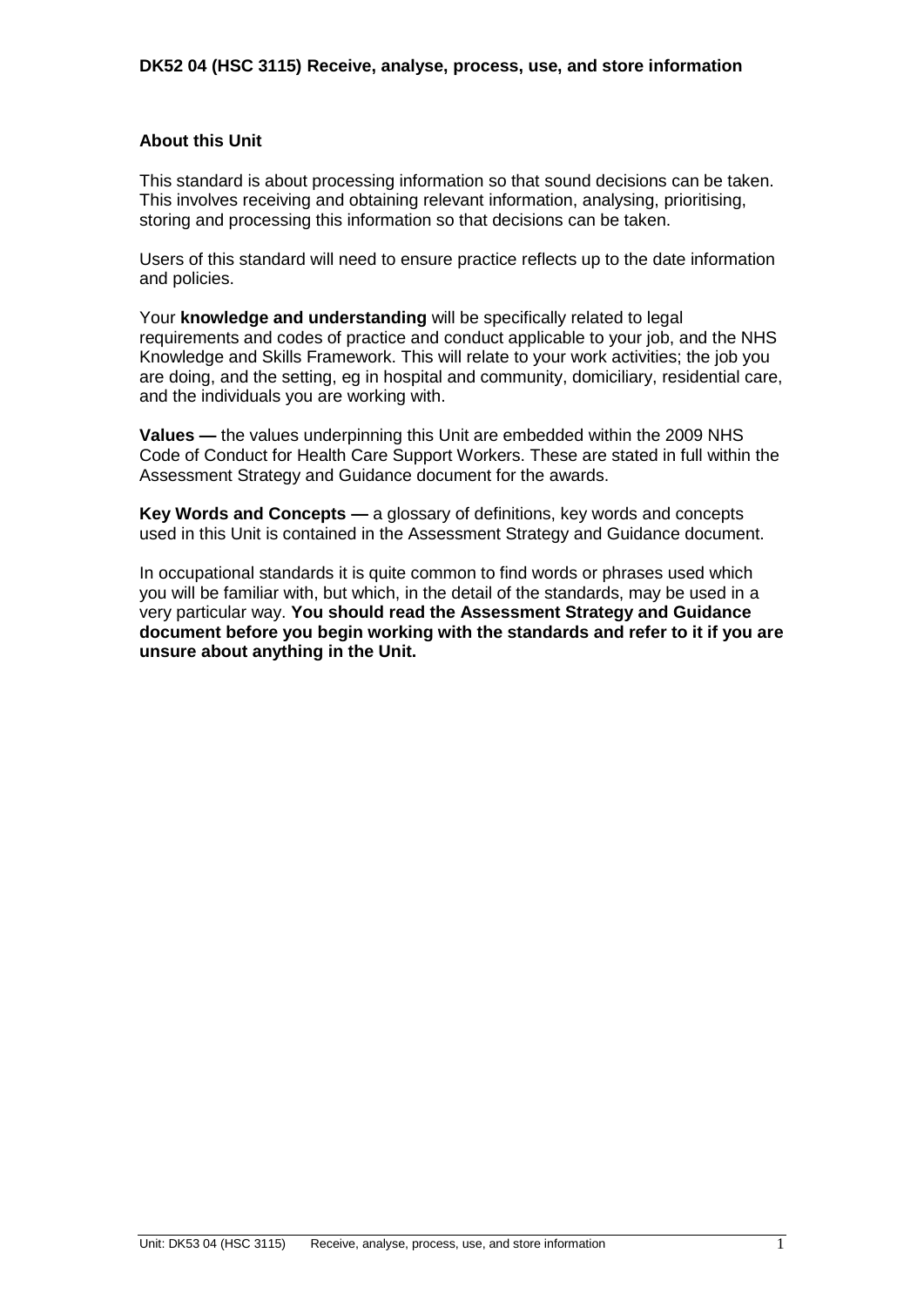## **Specific Evidence Requirements for the Unit It is essential that you adhere to the Evidence Requirements for this Unit SPECIFIC EVIDENCE REQUIREMENTS FOR THIS UNIT**

#### **Simulation:**

Simulation is **NOT** permitted for any part of this Unit.  $\bullet$ 

#### **The following forms of evidence ARE mandatory:**  $\bullet$

- **Direct Observation:** Your assessor or expert witness must observe you in real work  $\blacklozenge$ activities. Their confirmation of your practice will provide evidence for a significant amount of the performance criteria in this Unit. **For example**, your assessor may observe you following organisational procedures and practices to organise, prioritise and process information.
- **Professional discussion:** Describes your actions in a particular situation and reflect  $\blacklozenge$ on the reason(s) why you practice that way. **For example**, your assessor may ask you to explain, with an example from your practice, why it is important to ensure that you seek additional advice and support to enable you to make correctly informed decisions for your actions

#### **Competence of performance and knowledge could also be demonstrated using a variety of evidence from the following:**

- **Reflective Account:** These are written pieces of work which allow you to reflect on the  $\bullet$ course of action you took in a specific situation to identify any learning from the piece of work and to describe what you might do differently in the light of your new knowledge.
- $\ddot{\bullet}$ **Questioning/professional discussion**: May be used to provide evidence of knowledge, legislation, policies and procedures which cannot be fully evidenced through direct observation or reflective accounts. In addition your assessor/mentor or expert witness may also ask questions to clarify aspects of your practice.
- **Expert Witness**: A designated expert witness, eg a senior member of staff, may  $\ddot{\bullet}$ provide a direct observation of your practice, or record a professional discussion they have held with you on a specific piece of practice.
- **Witness Testimony**: Can be a confirmation or authentication of the activities described  $\ddot{\bullet}$ in your evidence which your assessor or mentor has not seen.
- **Products:** These can be any record that you would normally use within your normal  $\blacklozenge$ role, eg you should not put confidential records in your portfolio; they can remain where they are normally stored and be checked by your assessor and internal verifier.
- $\ddot{\bullet}$ **Prior Learning:** You may be able to use recorded prior learning from a course of training you have attended within the last two years. Discussion on the relevance of this should form part of your assessment plan for each Unit.
- **Simulation:** There may be times when you have to demonstrate you are competent in  $\bullet$ a situation that does not arise naturally through your work role, eg dealing with violent or abusive behaviour. The Evidence Requirements in each Unit provide specific guidance regarding the use of simulation.

# **GENERAL GUIDANCE**

- Prior to commencing this Unit you should agree and complete an assessment plan with  $\blacklozenge$ your assessor which details the assessment methods you will be using, and the tasks you will be undertaking to demonstrate your competence.
- Evidence must be provided for ALL of the performance criteria, ALL of the knowledge.  $\bullet$
- The evidence must reflect the policies and procedures of your workplace and be linked to current legislation, values and the principles of best practice within the Health Care sector. This will include the National Service Standards for your areas of work.
- All evidence must relate to your own work practice.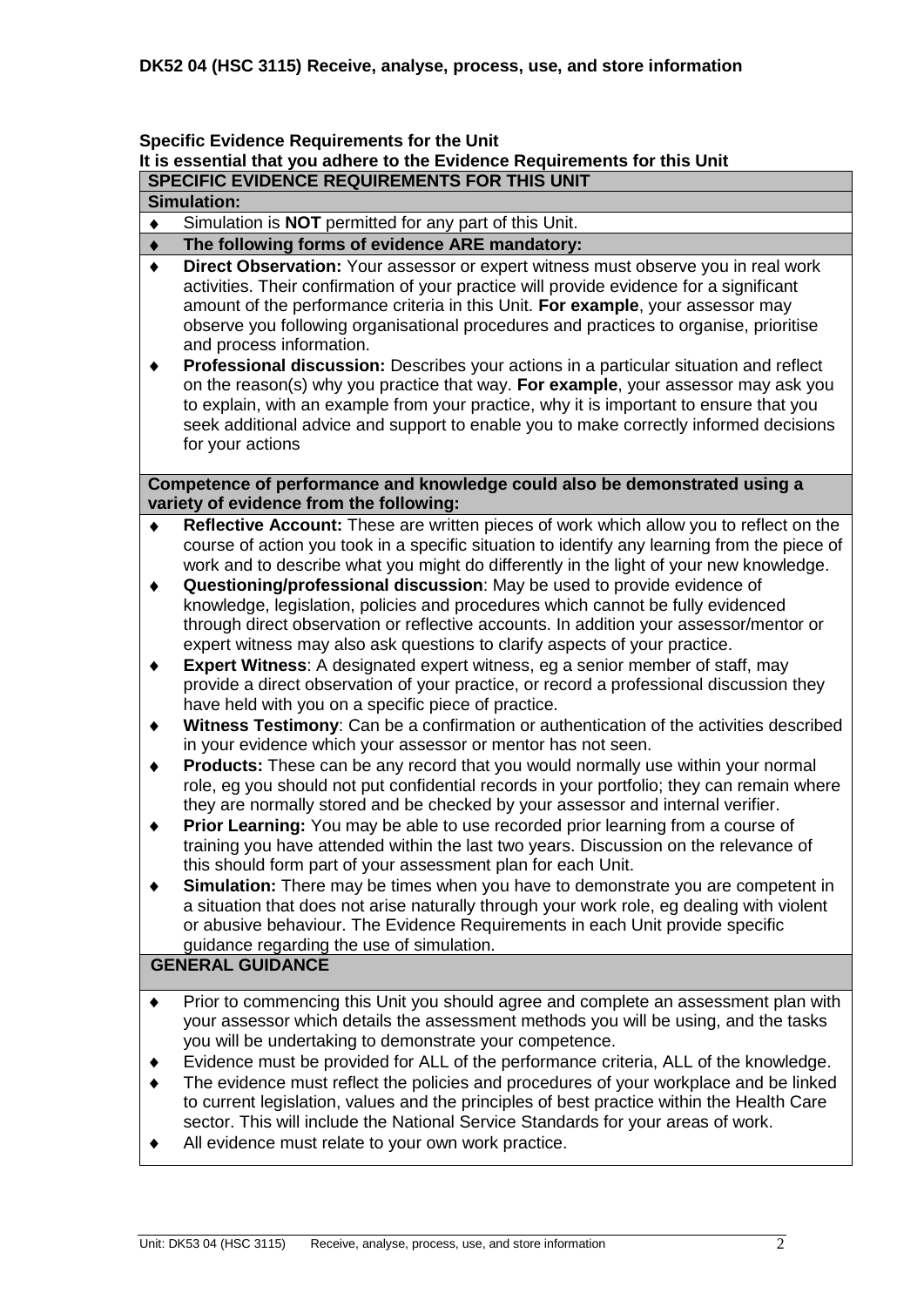## **DK52 04 (HSC 3115) Receive, analyse, process, use, and store information**

# **KNOWLEDGE SPECIFICATION FOR THIS UNIT**

 $\mathbf{r}$ 

Competent practice is a combination of the application of skills and knowledge informed by values and ethics. This specification details the knowledge and understanding required to carry out competent practice in the performance described in this Unit.

When using this specification **it is important to read the knowledge requirements in relation to expectations and requirements of your job role**.

**You need to provide evidence for ALL knowledge points listed below. There are a variety of ways this can be achieved so it is essential that you read the 'knowledge evidence' section of the Assessment Guidance.**

|                | You need to show that you know, understand and can apply in<br>practice:                                                                                                                                                                                                                                                                                                                  | <b>Enter</b><br><b>Evidence</b><br><b>Numbers</b> |
|----------------|-------------------------------------------------------------------------------------------------------------------------------------------------------------------------------------------------------------------------------------------------------------------------------------------------------------------------------------------------------------------------------------------|---------------------------------------------------|
|                | <b>Values</b>                                                                                                                                                                                                                                                                                                                                                                             |                                                   |
| $\mathbf{1}$   | A working knowledge of legal and organisational requirements<br>on equality, diversity, discrimination, rights, confidentiality and<br>sharing of information when receiving, analysing, processing,<br>using and storing information.                                                                                                                                                    |                                                   |
| $\overline{2}$ | A working knowledge of how to deal with and challenge                                                                                                                                                                                                                                                                                                                                     |                                                   |
|                | discriminatory information.                                                                                                                                                                                                                                                                                                                                                               |                                                   |
|                | Legislation and organisational policy and procedures                                                                                                                                                                                                                                                                                                                                      |                                                   |
| 3              | A working knowledge of codes of practice and conduct, and<br>standards and guidance relevant to your own and the roles,<br>responsibilities, accountability and duties of others when<br>supporting individuals and key people to manage and cope<br>with change.                                                                                                                         |                                                   |
| 4              | A working knowledge of current local, National and European<br>legislation and organisational requirements, procedures and<br>practices for:<br>(a)<br>data protection, including recording, reporting, storage,<br>security and sharing of information<br>health and safety<br>(b)<br>risk assessment and management<br>(c)<br>protecting individuals from danger, harm and abuse<br>(d) |                                                   |
| 5              | A working knowledge of practice and service standards<br>relevant to your work setting and for receiving, analysing,<br>processing, using and storing information.                                                                                                                                                                                                                        |                                                   |
|                | <b>Theory and practice</b>                                                                                                                                                                                                                                                                                                                                                                |                                                   |
| 6              | A working knowledge of how and where to access information<br>and support that can inform your practice when receiving,<br>analysing, processing, using and storing information.                                                                                                                                                                                                          |                                                   |
| $\overline{7}$ | A working knowledge of government reports, inquiries and<br>research about receiving, analysing, processing, using and<br>storing information in the health and care sector and for the<br>individuals with whom you work.                                                                                                                                                                |                                                   |
| 8              | A working knowledge of how to judge the accuracy relevance<br>and sufficiency of information required to support decision<br>making in different context.                                                                                                                                                                                                                                 |                                                   |
| 9              | A working knowledge of how to identify information which may<br>be contradictory, ambiguous or inadequate and how to deal<br>with these problems.                                                                                                                                                                                                                                         |                                                   |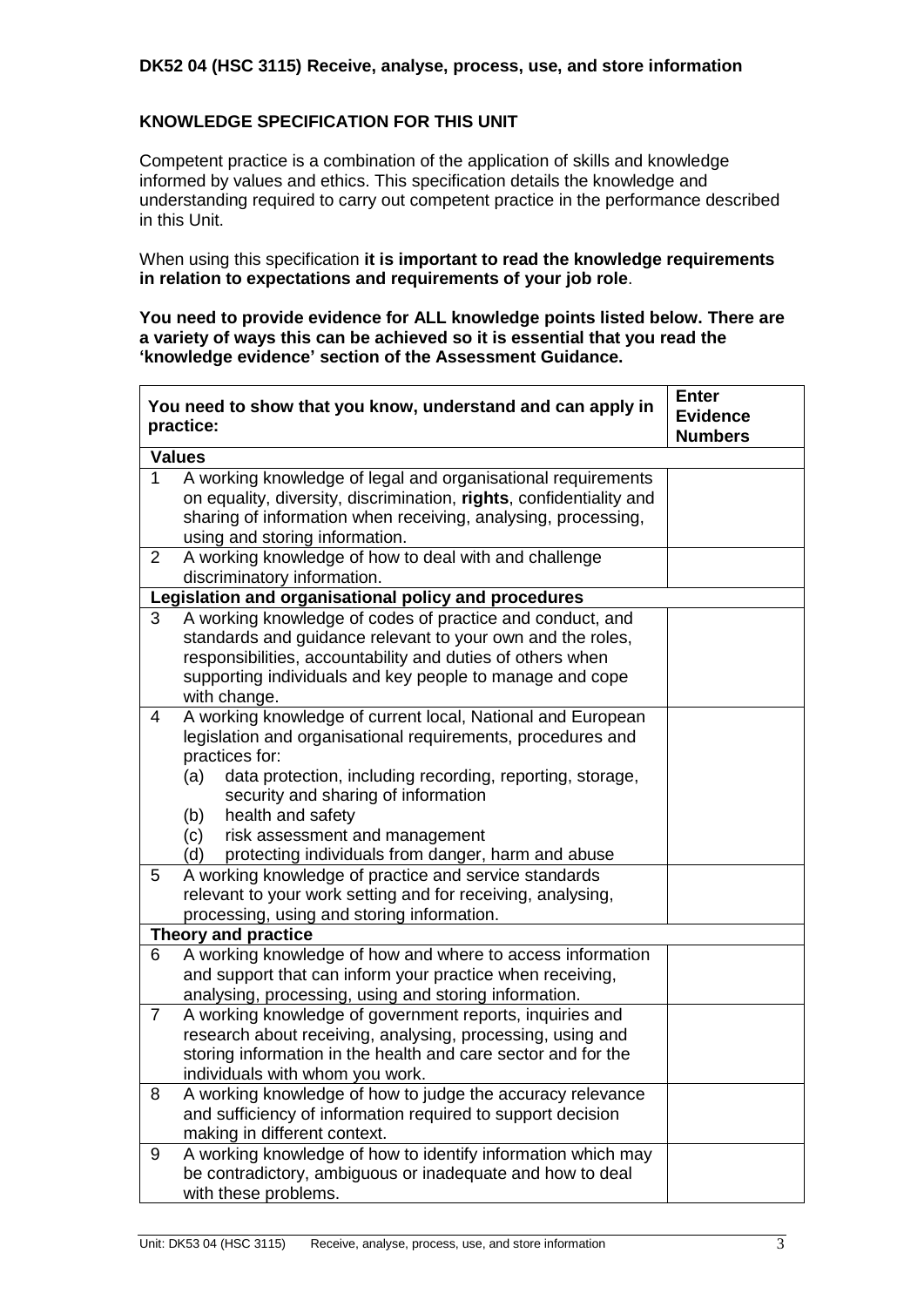|                 | You need to show that you know, understand and can apply in<br>practice:                          | <b>Enter</b><br><b>Evidence</b><br><b>Numbers</b> |
|-----------------|---------------------------------------------------------------------------------------------------|---------------------------------------------------|
| 10              | A working knowledge of the importance of management                                               |                                                   |
|                 | information to individuals, key people and organisational                                         |                                                   |
|                 | effectiveness.                                                                                    |                                                   |
| 11              | A working knowledge of the types of qualitative and                                               |                                                   |
|                 | quantitative information which are essential to you, and how to                                   |                                                   |
|                 | identify and access these.                                                                        |                                                   |
| 12 <sup>°</sup> | A working knowledge of the range of up-to-date sources of                                         |                                                   |
|                 | information and how to access these.                                                              |                                                   |
| 13              | A working knowledge of how to identify new sources of                                             |                                                   |
|                 | information which may be required.                                                                |                                                   |
| 14              | A working knowledge of how to assess the effectiveness of                                         |                                                   |
|                 | current methods of collecting and storing information and the                                     |                                                   |
|                 | procedures to follow in order to make recommendations on                                          |                                                   |
|                 | improvements.                                                                                     |                                                   |
| 15 <sub>1</sub> | A working knowledge of validity, reliability and sufficiency of<br>information to inform actions. |                                                   |
| 16              | A working knowledge of the different purposes for which                                           |                                                   |
|                 | information may be required and the degree of detail                                              |                                                   |
|                 | necessary for these different purposes.                                                           |                                                   |
| 17              | A working knowledge of how to manage sensitive information.                                       |                                                   |
| 18              | A working knowledge of the particular issues which have to be                                     |                                                   |
|                 | taken into account regarding how information is transmitted                                       |                                                   |
|                 | and shared with other people and organisations.                                                   |                                                   |
| 19              | A working knowledge of recording and reporting procedures                                         |                                                   |
|                 | and requirements for different purposes and different                                             |                                                   |
|                 | audiences.                                                                                        |                                                   |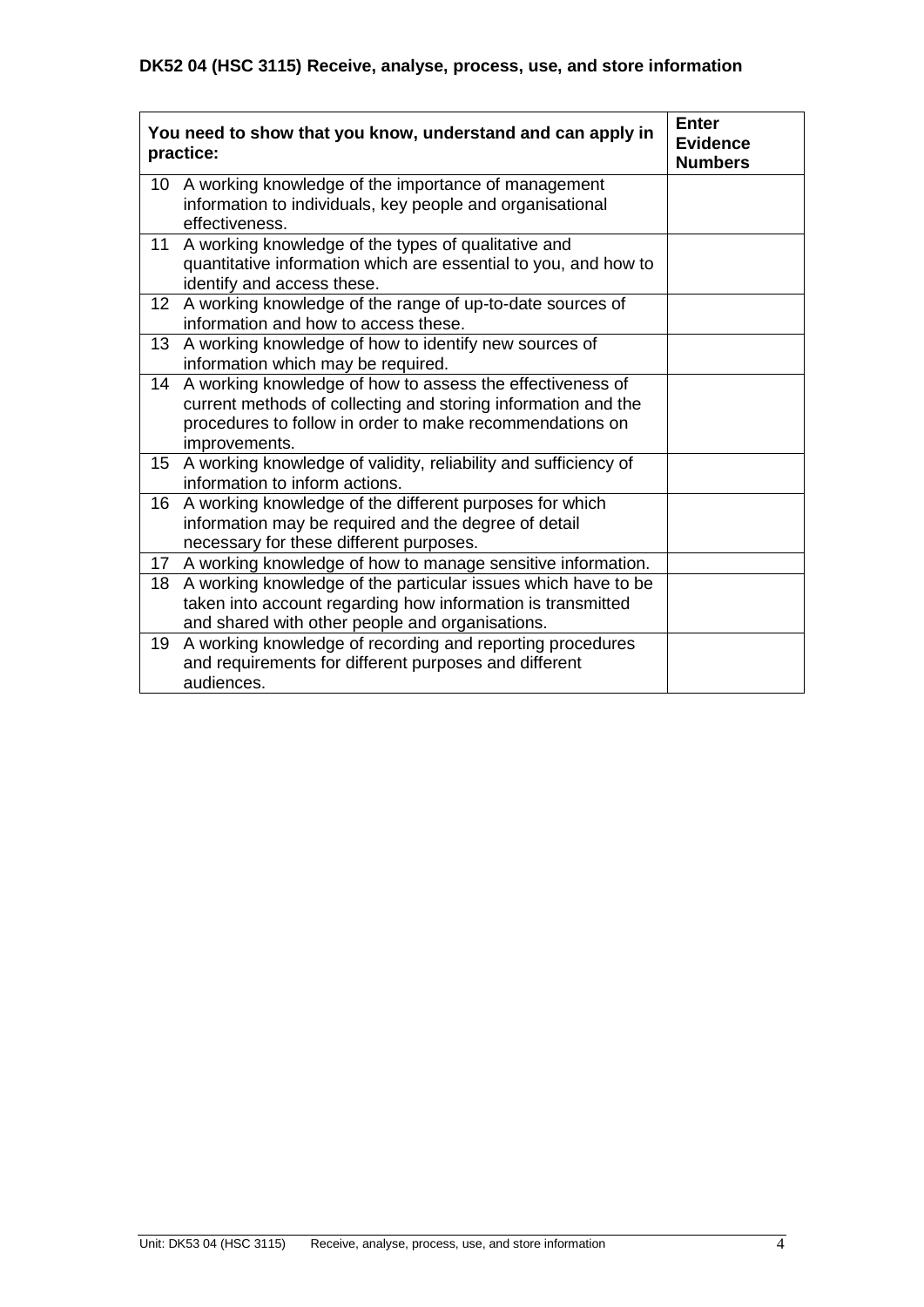| <b>Performance Criteria</b> |                                            |           |           |           |   |   |           |           |
|-----------------------------|--------------------------------------------|-----------|-----------|-----------|---|---|-----------|-----------|
|                             |                                            | <b>DO</b> | <b>RA</b> | <b>EW</b> | Q | Ρ | <b>WT</b> | <b>PD</b> |
| $\mathbf{1}$                | Use organisational systems and             |           |           |           |   |   |           |           |
|                             | procedures to receive and retrieve         |           |           |           |   |   |           |           |
|                             | information.                               |           |           |           |   |   |           |           |
| 2                           | Record written, verbal and information     |           |           |           |   |   |           |           |
|                             | from individuals, key people and           |           |           |           |   |   |           |           |
|                             | other people and organisations,            |           |           |           |   |   |           |           |
|                             | according to legal and organisational      |           |           |           |   |   |           |           |
|                             | requirements.                              |           |           |           |   |   |           |           |
| 3                           | Analyse and check the accuracy of the      |           |           |           |   |   |           |           |
|                             | information.                               |           |           |           |   |   |           |           |
| 4                           | Take prompt and effective action to        |           |           |           |   |   |           |           |
|                             | deal with information that is              |           |           |           |   |   |           |           |
|                             | inadequate, contradictory or               |           |           |           |   |   |           |           |
|                             | ambiguous.                                 |           |           |           |   |   |           |           |
| 5                           | Identify who needs to be informed          |           |           |           |   |   |           |           |
|                             | about the information received, any        |           |           |           |   |   |           |           |
|                             | actions to be taken and the urgency of     |           |           |           |   |   |           |           |
|                             | any actions.                               |           |           |           |   |   |           |           |
| 6                           | Follow organisational procedures and       |           |           |           |   |   |           |           |
|                             | practices to organise, prioritise and      |           |           |           |   |   |           |           |
|                             | process the information.                   |           |           |           |   |   |           |           |
| $\overline{7}$              | Identify any information that you need     |           |           |           |   |   |           |           |
|                             | to enable you to make decisions about      |           |           |           |   |   |           |           |
|                             | the information received.                  |           |           |           |   |   |           |           |
| 8                           | Obtain information in ways that are        |           |           |           |   |   |           |           |
|                             | consistent with organisational values,     |           |           |           |   |   |           |           |
|                             | policies and legal requirements.           |           |           |           |   |   |           |           |
| 9                           | Identify sources of information and        |           |           |           |   |   |           |           |
|                             | support that will allow you to make        |           |           |           |   |   |           |           |
|                             | informed decisions about actions,          |           |           |           |   |   |           |           |
|                             | within your role and responsibilities.     |           |           |           |   |   |           |           |
| 10 <sup>°</sup>             | Seek and acquire accurate, relevant        |           |           |           |   |   |           |           |
|                             | and sufficient information to support      |           |           |           |   |   |           |           |
|                             | decisions about actions to be taken        |           |           |           |   |   |           |           |
|                             | using valid, reliable, relevant and up-to- |           |           |           |   |   |           |           |
|                             | date sources.                              |           |           |           |   |   |           |           |
| 11                          | Analyse the reasons for making             |           |           |           |   |   |           |           |
|                             | decisions about actions.                   |           |           |           |   |   |           |           |
| 12 <sup>°</sup>             | Collate and select information which is    |           |           |           |   |   |           |           |
|                             | accurate, relevant to the decisions and    |           |           |           |   |   |           |           |
|                             | sufficient to allow reliable decisions for |           |           |           |   |   |           |           |
|                             | actions to be made.                        |           |           |           |   |   |           |           |
| 13                          | Use the selected information to identify   |           |           |           |   |   |           |           |
|                             | actions that should be taken.              |           |           |           |   |   |           |           |
| 14                          | Seek additional advice and support to      |           |           |           |   |   |           |           |
|                             | enable you to make correctly informed      |           |           |           |   |   |           |           |
|                             | decisions for actions.                     |           |           |           |   |   |           |           |
| 15 <sub>1</sub>             | Support your conclusions with              |           |           |           |   |   |           |           |
|                             | reasoned argument and appropriate          |           |           |           |   |   |           |           |
|                             | evidence.                                  |           |           |           |   |   |           |           |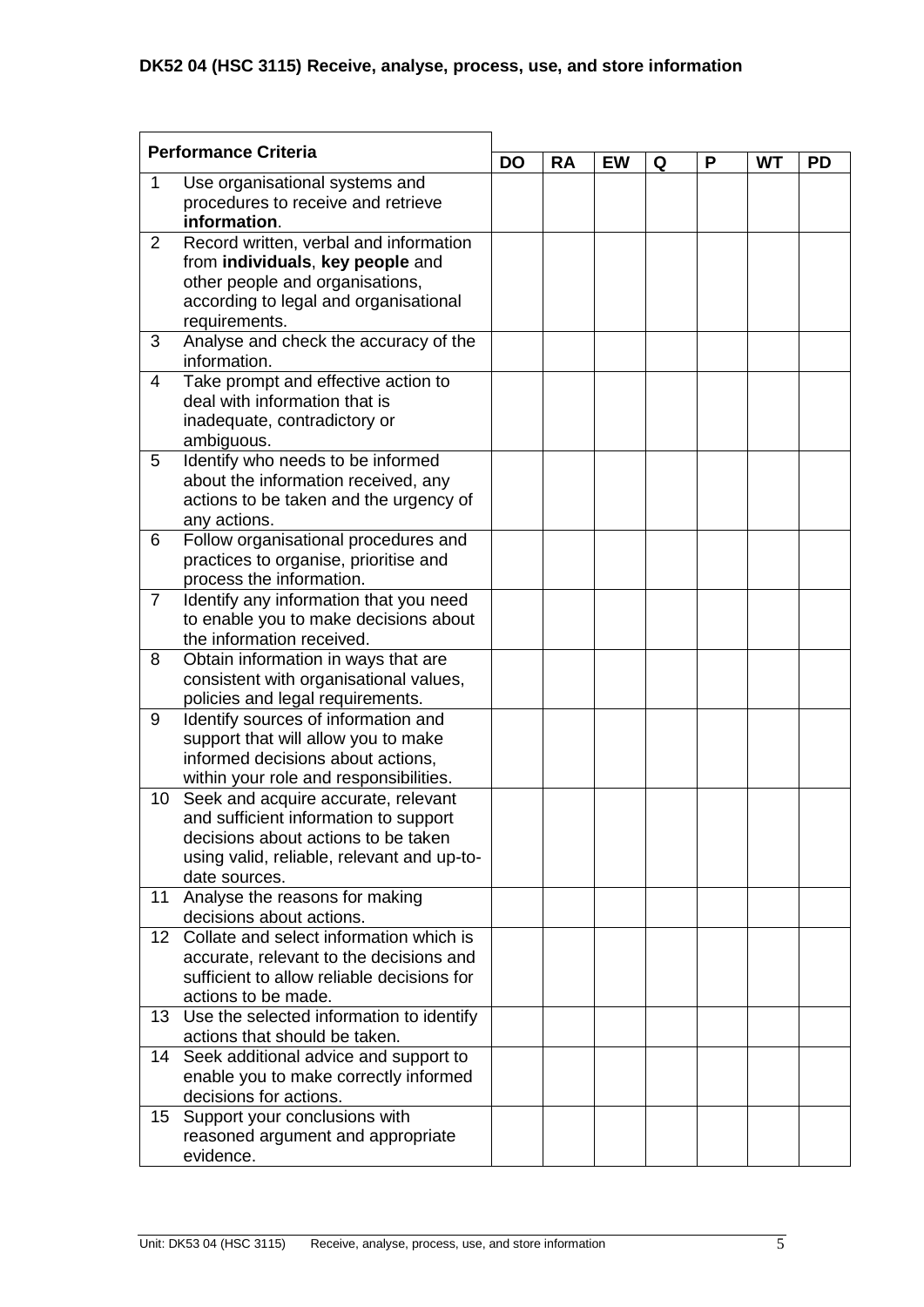| <b>Performance Criteria</b> |     | <b>DO</b>                                                                                                | <b>RA</b> | <b>EW</b> | Q | P | <b>WT</b> | <b>PD</b> |  |
|-----------------------------|-----|----------------------------------------------------------------------------------------------------------|-----------|-----------|---|---|-----------|-----------|--|
|                             |     | 16 Record and report on processes and<br>outcomes from the decisions and                                 |           |           |   |   |           |           |  |
|                             |     | actions, within confidentiality<br>agreements and according to legal and<br>organisational requirements. |           |           |   |   |           |           |  |
| 17                          |     | Follow legal and organisational                                                                          |           |           |   |   |           |           |  |
|                             |     | requirements for recording, storing and<br>the security of information.                                  |           |           |   |   |           |           |  |
|                             |     | 18 Work within confidentiality agreements                                                                |           |           |   |   |           |           |  |
|                             |     | and according to legal and                                                                               |           |           |   |   |           |           |  |
|                             |     | organisational requirements when<br>sharing information with others.                                     |           |           |   |   |           |           |  |
| 19                          |     | Ensure that your records and reports                                                                     |           |           |   |   |           |           |  |
|                             |     | do not discriminate.                                                                                     |           |           |   |   |           |           |  |
| 20                          |     | Use organisational procedures and                                                                        |           |           |   |   |           |           |  |
|                             |     | practices to challenge information and                                                                   |           |           |   |   |           |           |  |
|                             |     | records where discrimination is found.                                                                   |           |           |   |   |           |           |  |
| 21                          |     | Record information so that those who<br>are accessing it can:                                            |           |           |   |   |           |           |  |
|                             | (a) | understand it                                                                                            |           |           |   |   |           |           |  |
|                             | (b) | follow the processes you have                                                                            |           |           |   |   |           |           |  |
|                             |     | used to analyse and make                                                                                 |           |           |   |   |           |           |  |
|                             |     | decisions that are clear and                                                                             |           |           |   |   |           |           |  |
|                             |     | accurate                                                                                                 |           |           |   |   |           |           |  |
|                             | (c) | identify the actions that were                                                                           |           |           |   |   |           |           |  |
|                             |     | taken, the timing of these and the<br>reasons the actions were taken                                     |           |           |   |   |           |           |  |
|                             | (d) | differentiate fact from informed                                                                         |           |           |   |   |           |           |  |
|                             |     | opinion                                                                                                  |           |           |   |   |           |           |  |
|                             | (e) | identify the sources of evidence                                                                         |           |           |   |   |           |           |  |
|                             |     | on which any decisions and                                                                               |           |           |   |   |           |           |  |
|                             |     | actions were made                                                                                        |           |           |   |   |           |           |  |
|                             |     | 22 Use organisational systems and                                                                        |           |           |   |   |           |           |  |
|                             |     | procedures to record and store                                                                           |           |           |   |   |           |           |  |
|                             |     | information so that it is readily<br>accessible in the required format to                                |           |           |   |   |           |           |  |
|                             |     | authorised people only.                                                                                  |           |           |   |   |           |           |  |
| 23                          |     | Identify how the systems and                                                                             |           |           |   |   |           |           |  |
|                             |     | procedures for recording, storing and                                                                    |           |           |   |   |           |           |  |
|                             |     | security of information could be                                                                         |           |           |   |   |           |           |  |
|                             |     | improved and make recommendations                                                                        |           |           |   |   |           |           |  |
|                             |     | through the appropriate channels.                                                                        |           |           |   |   |           |           |  |
| 24                          |     | Provide opportunities for colleagues                                                                     |           |           |   |   |           |           |  |
|                             |     | and others to make suggestions for                                                                       |           |           |   |   |           |           |  |
|                             |     | improvements to systems and<br>procedures for recording, storing and                                     |           |           |   |   |           |           |  |
|                             |     | security of information and on the way                                                                   |           |           |   |   |           |           |  |
|                             |     | you complete records practices.                                                                          |           |           |   |   |           |           |  |

*DO = Direct Observation RA = Reflective Account Q = Questions*

*PD* = *Professional Discussion*

*EW = Expert Witness P = Product (Work) WT = Witness Testimony*